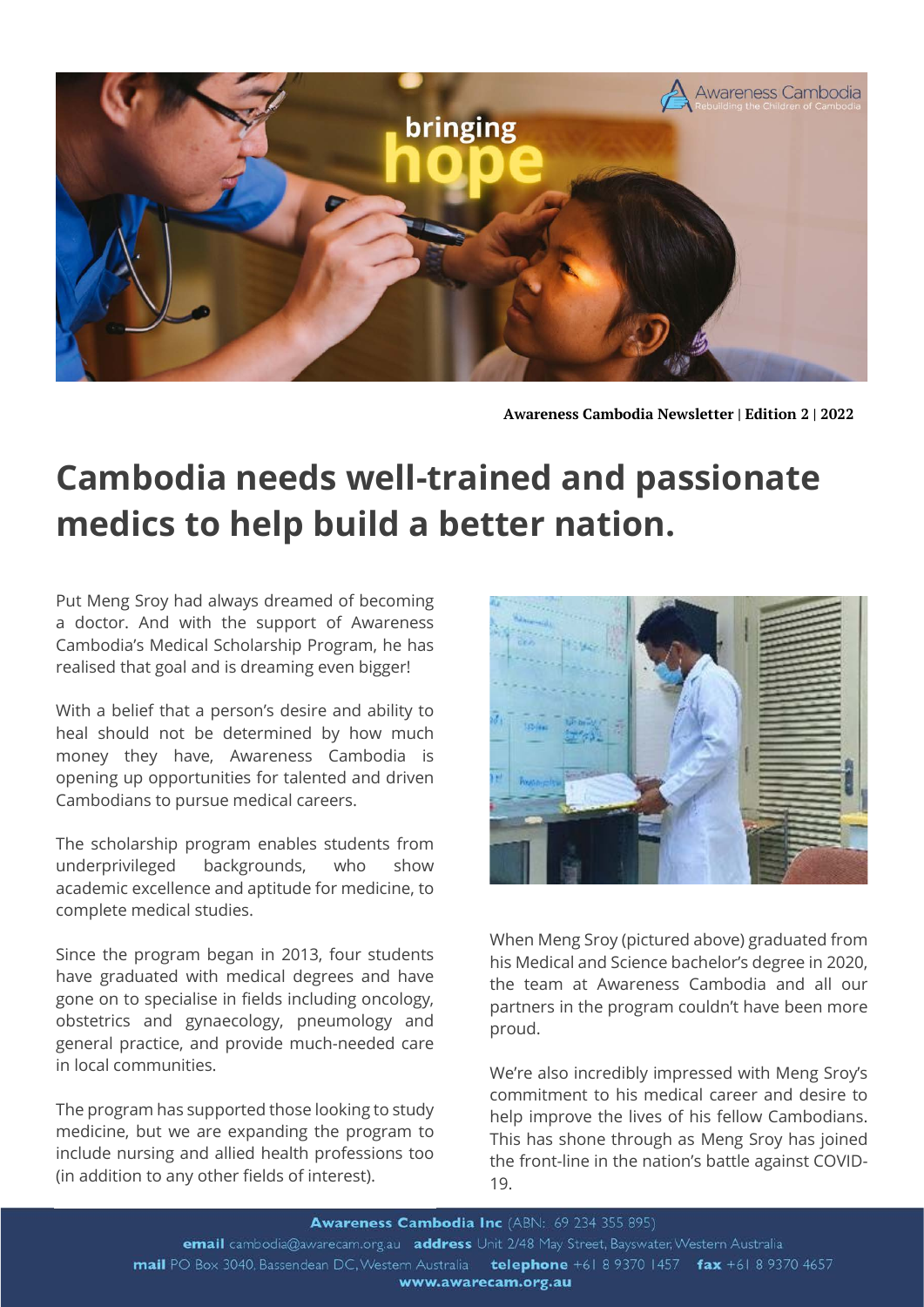Volunteering at the Covid Centre Sen Sok 2, he noticed that there were not enough pneumologists available to treat patients with respiratory issues.

Recognising the vital role that these specialists provide, especially as the country is still in the grip of the pandemic, Meng Sroy decided to apply for the pneumology residency program at the University of Health Science.

Having passed the entrance exam with flying colors, he has started his 4-year residency. Now in his first year, Meng Sroy not only spends his afternoons studying pneumology, but interns in gastroenterology at Calmette Hospital in the mornings.



For Meng Sroy being a doctor is his vocation, not just a career and he has planned his future step by step. After completing his pneumology residency program he is committed to working as a pneumologist and gaining more experience in the field with the aim of running his own pneumology clinic in Phnom Penh in the next few years.

Ever grateful for the support from Awareness Cambodia, Meng Sroy also plans to 'pay it forward' and help poor people in the community by contributing to Awareness Cambodia's programs.

Meng Sroy never gets bored of learning. He plans to look for an opportunity to continue his studies abroad so he can gain more knowledge and experience to bring back to serve the Cambodian people. And it's being able to help aspiring medics like Meng Sroy achieve their goals that makes our scholarship program so important.



Your family and friends want to celebrate your special day and it's wonderful that they want to give you a gift to mark the occasion. But have you thought about suggesting a gift that keeps on giving?

Fundraising for Awareness Cambodia helps support our child development, education and health programs.

So why not set up a fundraiser for your birthday this year? It's easy to create a personal fundraising page where family and friends can leave a donation.

Once you have set up your page, you will be able to share it to social media and via email.

For more information, please get in touch by phone on (08) 9370 1457 or send an email to cambodia@awarecam.org.au, and we'll send you instructions so you can get started right away.

Thank you for your support!



With the end of the financial year fastapproaching, are you looking for a good cause to support?

Awareness Cambodia has launched a fundraising appeal so that we can build another two floors at our Graduation House facility in Phnom Penh to accommodate more students.

Education in Cambodia has taken a real hit in the last 2 years thanks to COVID-19.